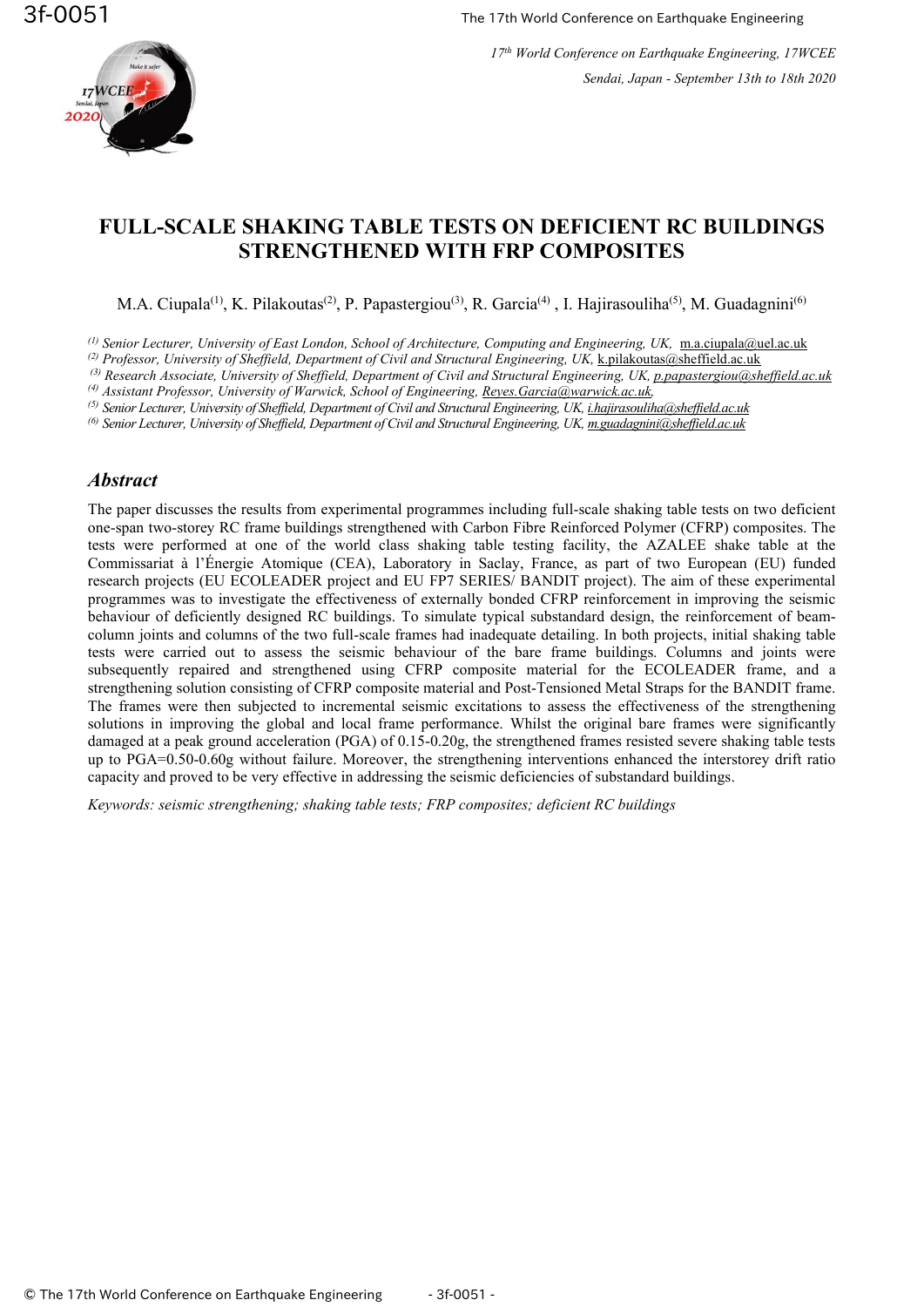

*17 th World Conference on Earthquake Engineering, 17WCEE Sendai, Japan - September 13th to 18th 2020*

## **1. Introduction**

In many European countries as well as in developing countries, much of the existing Reinforced Concrete (RC) building stock has been designed according to old design codes, with no or little seismic provisions, in conjunction with poor material or construction practices. Consequently, many existing buildings suffer from deficient lateral load resistance or insufficient energy dissipation capacity, resulting in loss of strength during earthquakes and subsequent collapse. Major earthquakes (Turkey, 1999; China, 2008; Italy, 2009; Chile and New Zealand, 2010; Nepal, 2015) highlighted the seismic vulnerability of the deficiently designed and detailed RC buildings, resulting in significant human and financial losses.

In order to reduce the vulnerability of these buildings to earthquakes and increase their load carrying capacity, externally bonded Fibre Reinforced Polymer (FRP) composite materials have been considered as a feasible and cost-effective solution for the seismic strengthening of deficient buildings [1]. This is due to their well-known high strength to weight ratio, high resistance to corrosion, excellent durability, ease and speed of in-situ application, and flexibility to strengthen selectively the members that are seismically deficient [2].

The seismic behaviour of deficient full-scale RC buildings strengthened with FRP composite materials has been assessed through several experimental tests. Most of them were pseudo-dynamic tests [3-6] or quasi-static lateral load tests [7,8]. The results of these studies confirmed the effectiveness of the FRP materials in improving the seismic behaviour of the strengthened frame buildings. However, none of the above mentioned studies investigated the seismic behaviour of full-scale, FRP strengthened RC frames using shaking table tests.

This paper discusses results from experimental programmes including shaking table tests on deficient one-span two-storey RC frame buildings strengthened with Carbon Fibre Reinforced Polymer (CFRP) composites. All tests were performed on the AZALEE shake table at the Commissariat à l'Énergie Atomique (CEA), Laboratory in Saclay, France, as part of two European (EU) funded research projects (EU ECOLEADER project and EU FP7 SERIES/ BANDIT project). The aim of these experimental programmes was to study the effectiveness of externally bonded CFRP reinforcement in improving the seismic behaviour of deficient RC frames.

# **2. ECOLEADER project**

# **2.1 Project overview**

The main aim of this project was to investigate experimentally the performance of existing deficient RC frame buildings using CFRP composite materials. A RC frame was designed and built according to typical old pre-seismic construction practice of southern Europe. This is representative of substandard buildings typically found in countries with old design codes, with no or little seismic provisions, including in developing countries. A series of initial shaking table tests were performed until significant damage was achieved. Subsequently, the damaged frame was repaired, and columns and beam-column joints were strengthened using externally bonded CFRPs, followed by additional shaking table tests.

# **2.2 Geometry of the RC frame, material properties and set-up of tests**

The tested frame building was a RC one-span two-storey frame, regular in plan and elevation, designed using old European earthquake-resistant provisions from the 60's [9, 10]. As a result, columns and beam-column joints were expected to experience significant damage during the initial shaking tests. The frame had the dimensions in plan of 4.26×4.26 m and had a constant storey height of 3.30 m. The general view of the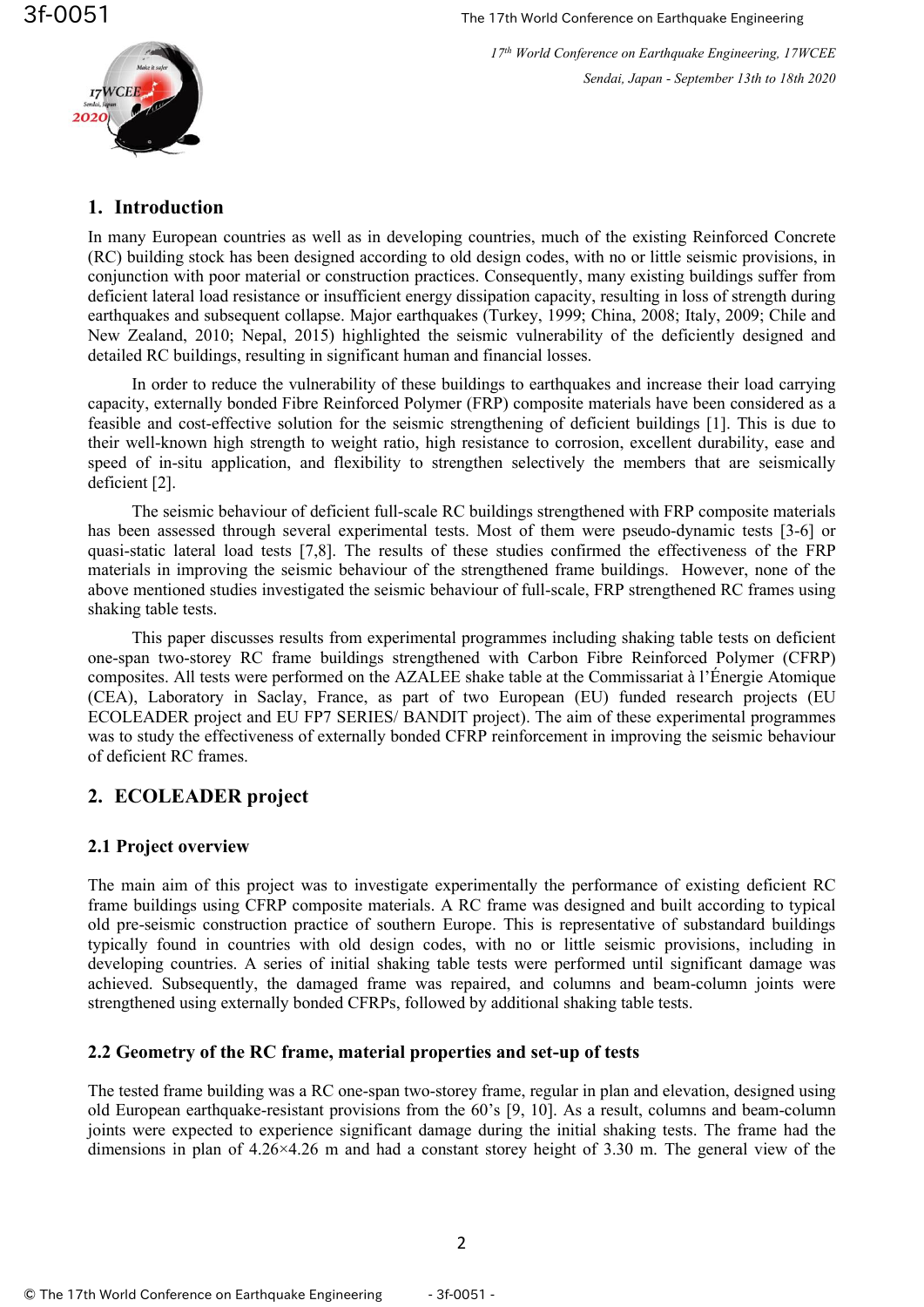

*17 th World Conference on Earthquake Engineering, 17WCEE Sendai, Japan - September 13th to 18th 2020*

frame, along with details of the general geometry, element sections and corresponding reinforcement are shown in Fig.1.



Fig. 1 - ECOLEADER frame building: (a) general view, (b) geometry of the frame and structural elements

The detailing of the reinforcing steel in beam-column joints is shown in Fig.2. The concrete compressive strength and modulus of elasticity were  $fc=20$  MPa and  $Ec=25545$  MPa, and the yield and ultimate strength of steel reinforcement were fy=551 MPa and fu=656 MPa, respectively. The manufacturer's mechanical and physical properties of the utilised unidirectional CFRP composite material were: the tensile strength  $f_{FRP}=1350$  MPa, modulus of elasticity  $E_{FRP}=105$  GPa, and layer thickness of 0.48 mm. An additional mass of 9.0 ton was attached to each slab to simulate real loading conditions (Fig.1).



Fig. 2 - Detailing of reinforcing steel in beam-column joints at: (a)  $1<sup>st</sup>$  storey and (b)  $2<sup>nd</sup>$  storey

Linear variable displacement transducers (LVDTs) and acceleration transducers were installed at each storey to monitor the response history during the shaking tests. The LVDTs were attached to an external rigid frame to facilitate the measurements and quantify the residual displacements after each test.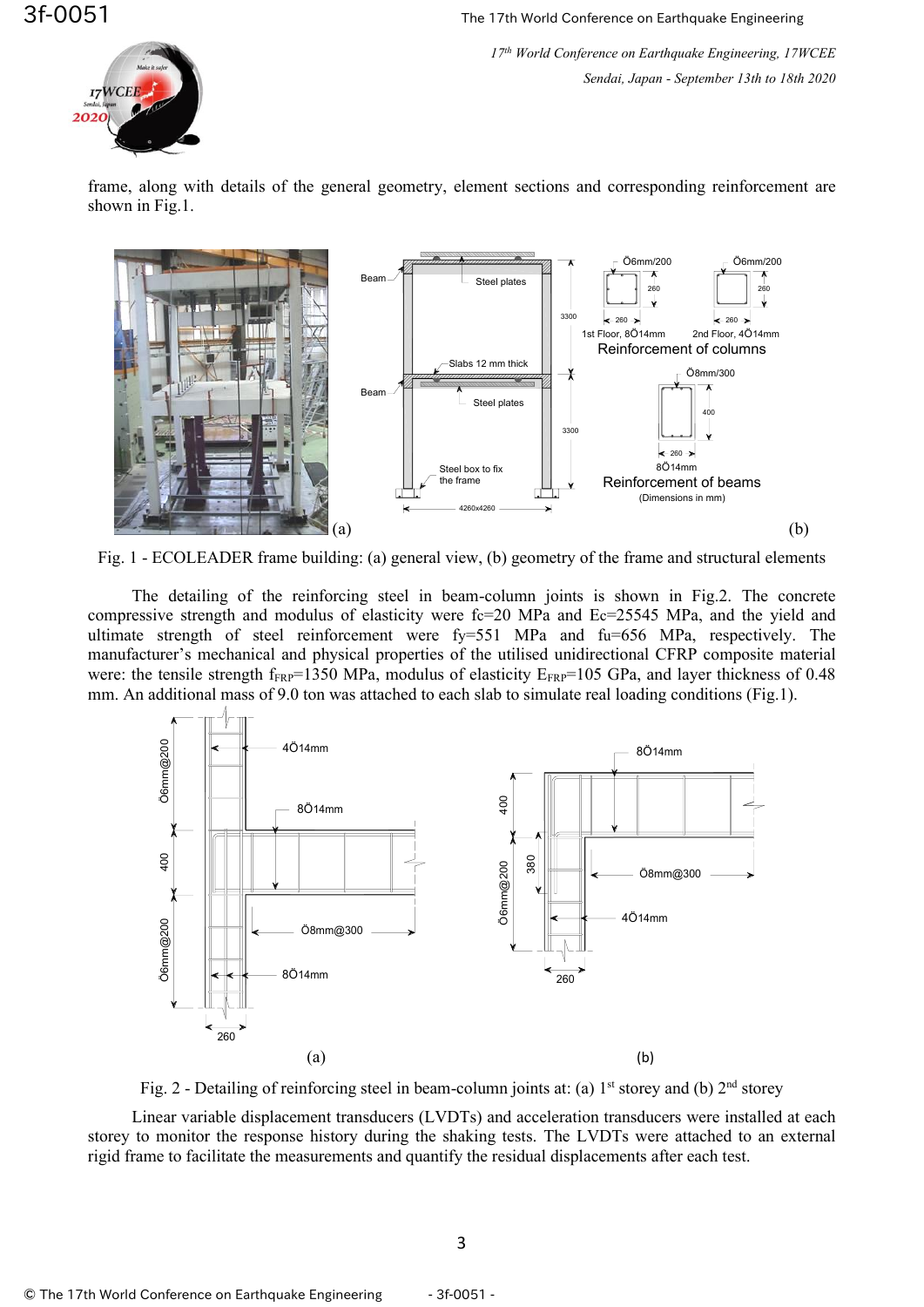

Unidirectional horizontal input shakings were applied to the frame, using increasing peak ground accelerations (PGA) levels ranging from 0.05g to 0.4g. A single ground motion record was used based on the Eurocode 8 (EC8), soil profile type C spectrum [11]. The natural frequencies of the frame for the first two modes of vibration were obtained using white noise as input signal before the start and after each test.

### **2.3 Tests results and discussion**

The initial series of tests with PGAs varying between 0.05g and 0.40g produced significant damage on the frame, especially at the ends of columns (weak column-strong beam damage mechanism). After these tests, the damaged frame was strengthened locally with externally bonded CFRP composites using a wet lay-up technique. The main scope of the strengthening was to produce a strong column-weak beam mechanism, which is in line with current seismic design provisions. Before strengthening, the damaged concrete was repaired using repair mortar and the main cracks were injected with epoxy resin. One vertical CFRP sheet (parallel to the columns' axes) was attached at the interior and exterior faces of columns ends to enhance their flexural strength (Fig.3a). Beam-column joints at both storeys were also strengthened using one orthogonal sheet to avoid a premature shear failure, as shown in Fig.3b. In order to prevent premature debonding of the sheets applied to the strengthened joints, two thin strips of CFRPs were wrapped around the beams ends (Fig.3b). Additionally, CFRP confinement was used to further increase the column capacity and to avoid possible buckling and premature debonding of the longitudinal sheets along the columns' axes (Fig.4). The existing transverse reinforcement was sufficient to prevent shear failure in beams and columns, therefore no additional CFRP was required in this case.



Fig. 3 - Strengthening of the frame using CFRP material at (a) exterior faces of columns, and (b) exterior zone of beam-column joints

Following the CFRP strengthening of the frame, a second series of shaking table tests were conducted with PGA levels ranging from 0.05g to 0.50g. No evident damage appeared during the test at PGA= 0.05g. The first damage to the CFRP sheets at the 2<sup>nd</sup> storey columns was observed after the test at PGA level of 0.20g. No further damage was noted at columns or CFRP sheets until after the final tests, although some fracture of the sheets occurred at beam-column joints. The adopted strengthening strategy was effective in preventing debonding of the CFRP sheets, as this type of failure was not observed during the tests. However, after the test at a PGA of 0.50g, significant concrete cracking occurred on the beams (Fig.5a), concrete cover spoiling under the CFRP confinement at the end of columns (Fig.5b) and at joints (Fig.5c). Fig.6 shows the deformed shape at maximum deformation for the bare and CFRP strengthened frame. It was noted that the use of CFRP strengthening resulted in a significant reduction in the inter-storey drift of 67% at the second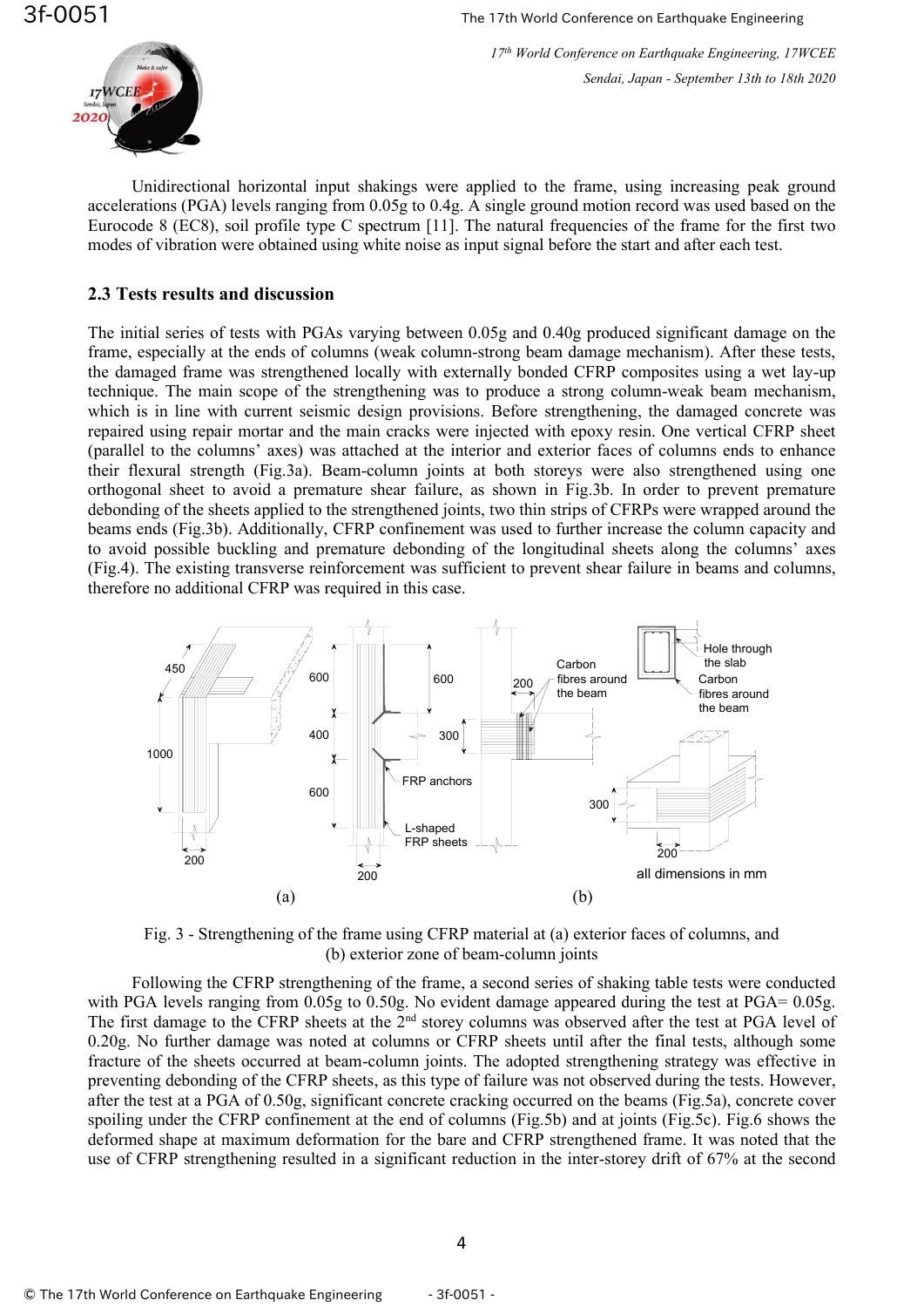*17 th World Conference on Earthquake Engineering, 17WCEE Sendai, Japan - September 13th to 18th 2020*



floor (from 3.9% to 1.3%) for the PGA of 0.4g and delayed the deterioration of the frame due to bond-slip of the reinforcing steel at beams and columns.



Fig. 4 - Confinement of the columns using CFRP composite material at (a) columns ends, and (b) bottom of  $1<sup>st</sup>$  storey columns







Fig. 6 - Deformed shape of the bare and CFRP strengthened frame at PGA=0.40g

Table 1 shows the tests performed for the bare and the CFRP strengthened frame, as well as the natural periods for the first two modes of vibration. The aplication of the CFRP confinemnent reduced the fundamental period of vibration  $T_1$  by 50%, from 1.47s after the test at PGA=0.40g for the bare frame to 0.73s under the white noise for the CFRP sthrengthenened frame. After the test at PGA=0.50g, the 1<sup>st</sup> and 2<sup>nd</sup>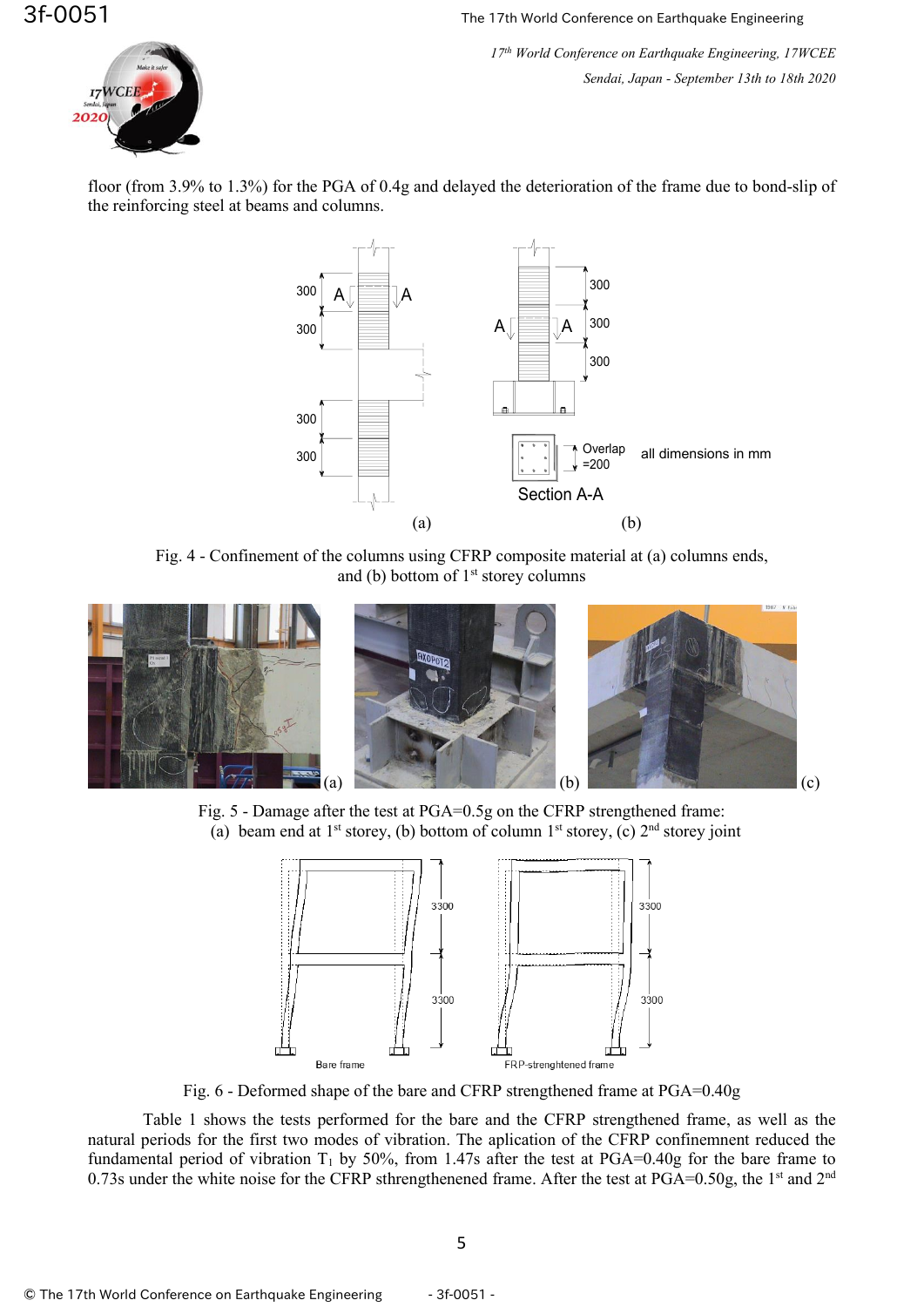

natural periods of the CFRP strengthened frame increased by 56% and 43%, respectively, compared to those prior to the application of the CFRP stregthening. These results showed the effectiveness of the CFRP confinement in increasing the stiffness of the stengthened framed compared to the bare one and the increase in its ability to experience a higher level of seismic excitation.

|                   | <b>Bare frame</b> |       | <b>CFRP</b> Strengthened frame |       |       |  |
|-------------------|-------------------|-------|--------------------------------|-------|-------|--|
| <b>Test</b>       | T1(s)             | T2(s) | <b>Test</b>                    | T1(s) | T2(s) |  |
| White noise       | 0.53              | 0.18  | White noise                    | 0.73  | 0.23  |  |
| 0.10 <sub>g</sub> | 0.74              | 0.23  |                                |       |       |  |
| 0.20g             | 0.94              | 0.28  | 0.20g                          | 0.94  | 0.28  |  |
| 0.30 <sub>g</sub> | 1.14              | 0.38  |                                |       |       |  |
| 0.40 <sub>g</sub> | 1.47              | 0.39  | 0.40 <sub>g</sub>              | 1.02  | 0.30  |  |
|                   |                   |       | 0.50 <sub>g</sub>              | 1.14  | 0.33  |  |

Table 1- Test sequence of ECOLEADER frame and dynamic characteristic after each test [10]

# **3. BANDIT project**

### **3.1 Project overview**

This project studied the effectiveness of a 'dual' innovative strengthening solution using CFRP composite material and Post Tensioned Metal Straps (PTMS) in improving the performance of a full-scale RC frame building with deficient beam-column joints which was subject to previous damage. The frame was tested as part of an intensive experimental programme, including five phases of shaking table tests. The proposed dual strengthening solution permitted a direct comparison of the effectiveness of the two techniques using fullscale shaking table tests at high PGA levels. In this paper, only test phase 4 of the project is described, focusing on assessing the performance of the dual strengthening solution combining CFRP and PTMS, whilst the other test phases are reported in [12, 13].

# **3.2 Geometry of the RC frame, material properties and set-up of tests**

The geometry of the full-scale two-storey one-span frame building was similar to that of the frame tested as part of the ECOLEADER project, as discussed in Section 2 and [14]. The regular dimensions in plan of the frame building were 4.26×4.26 m and its constant floor height was 3.30 m (Fig.7a-b). The cross section of columns was 260×260 mm and longitudinal column bars were of diameter Ø14 mm (Fig.7c). The column bars were lapped over a length  $l_b = 250 = 350$  mm just above the 1<sup>st</sup> floor joints (Fig.7d) to simulate old construction practices.

The beams had a cross section of  $260 \times 400$  mm in the X direction and  $260 \times 300$  mm in the Y direction (Fig.7c). The smaller beam depth was selected to increase the flexibility of the building in the Y direction, thus undergoing large interstorey drifts, therefore damage, in this direction during the tests at higher PGA levels. The longitudinal beam reinforcement had a diameter of Ø14 mm. The bottom beam reinforcement was anchored into the joints with no hooks/bends for a length of 220 mm (approximately 16Ø) to study the effect of deficient bar anchorage on the structural response (Fig.7d). This short anchorage length would be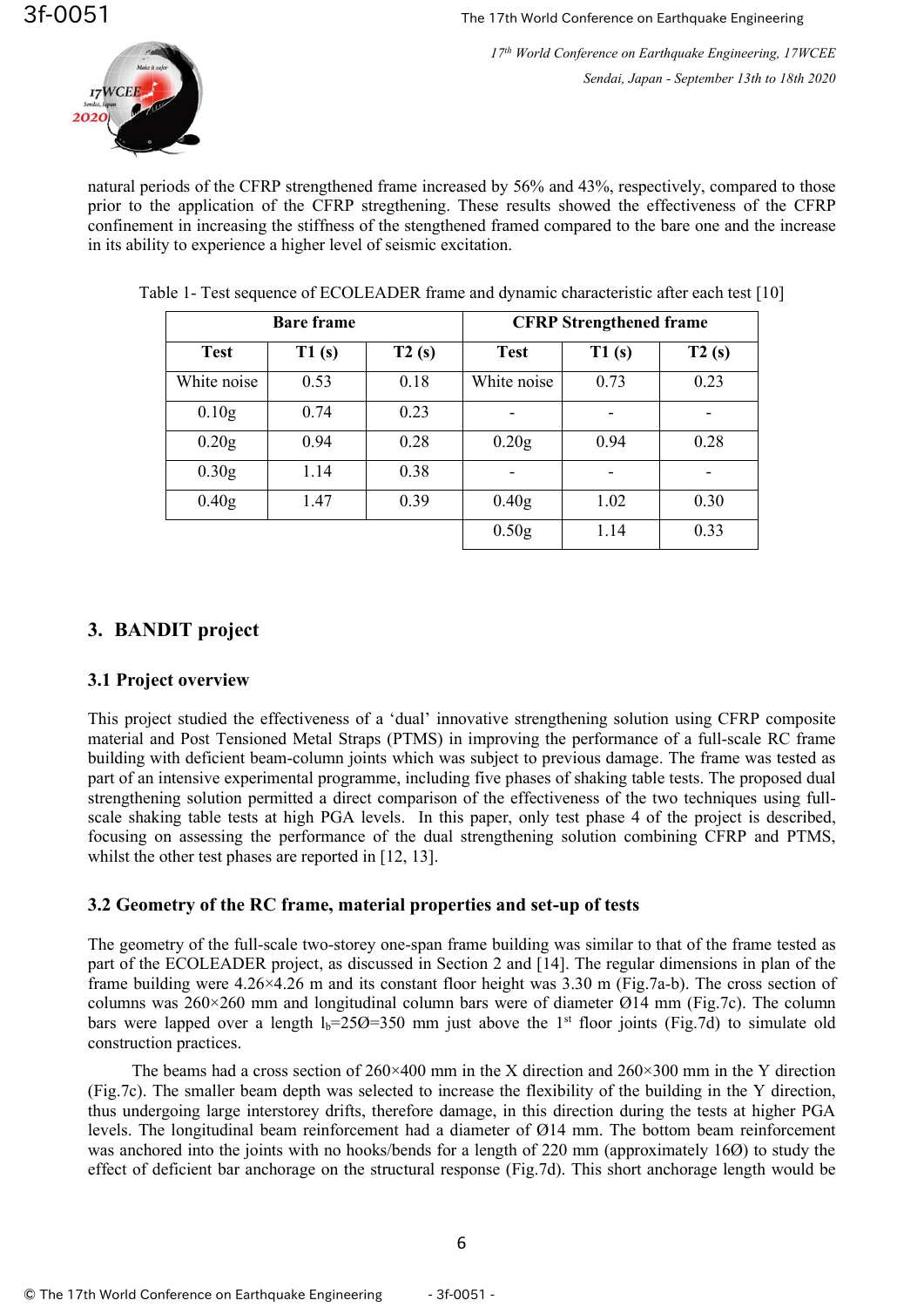

considered insufficient to develop the full capacity of the Ø14 mm bars according to Eurocode 2 [15]. The top beam reinforcement of the 1<sup>st</sup> floor joints was anchored using 90° bends and U-shaped hooks, in order to provide adequate anchorage according to Eurocode 2 requirements, whilst the top and bottom beam reinforcement was anchored into the  $2<sup>nd</sup>$  floor joints for 220 mm in both X and Y directions (Fig.7e). The beam reinforcement at the 2<sup>nd</sup> floor joints were welded to the longitudinal column reinforcement to repair the building after the initial damage. The column-to-beam relative flexural strength ratio (ΣMR<sub>col</sub>/ΣMR<sub>beam</sub>) in the bare frame did not satisfy the strong column-weak beam strength condition recommended in current seismic design codes. To prevent shear failures outside the joints, the columns were reinforced with Ø6 mm stirrups spaced at 200 mm centres, and the beams were reinforced with Ø8 mm stirrups spaced at 250 mm centres. The stirrups were closed with 90° hooks instead of 135° hooks typically required by current seismic codes. As no confining stirrups were provided in the beam-column joint cores, significant damage was expected to occur at these locations. The top and bottom of the 120 mm thick slabs were reinforced with 10 mm bars, spaced at 100 mm centres in both directions.



Fig. 7 - General geometry and reinforcement detailing of BANDIT frame building (units: mm), partially adapted from [12]

The building was cast using two batches of ready-mixed normal-strength concrete, one for each floor. Each floor was cured for seven days in the formwork and then kept under standard laboratory conditions.

The mean properties of the concrete compressive strength  $(f_{cm})$  and elastic modulus of each batch were 30.7 MPa and 24.300 GPa, respectively for the 1<sup>st</sup> floor, and 24.6 MPa and 21.2 GPa, respectively for the 2<sup>nd</sup> floor. Although the resulting concrete strengths are higher than often encountered in existing substandard RC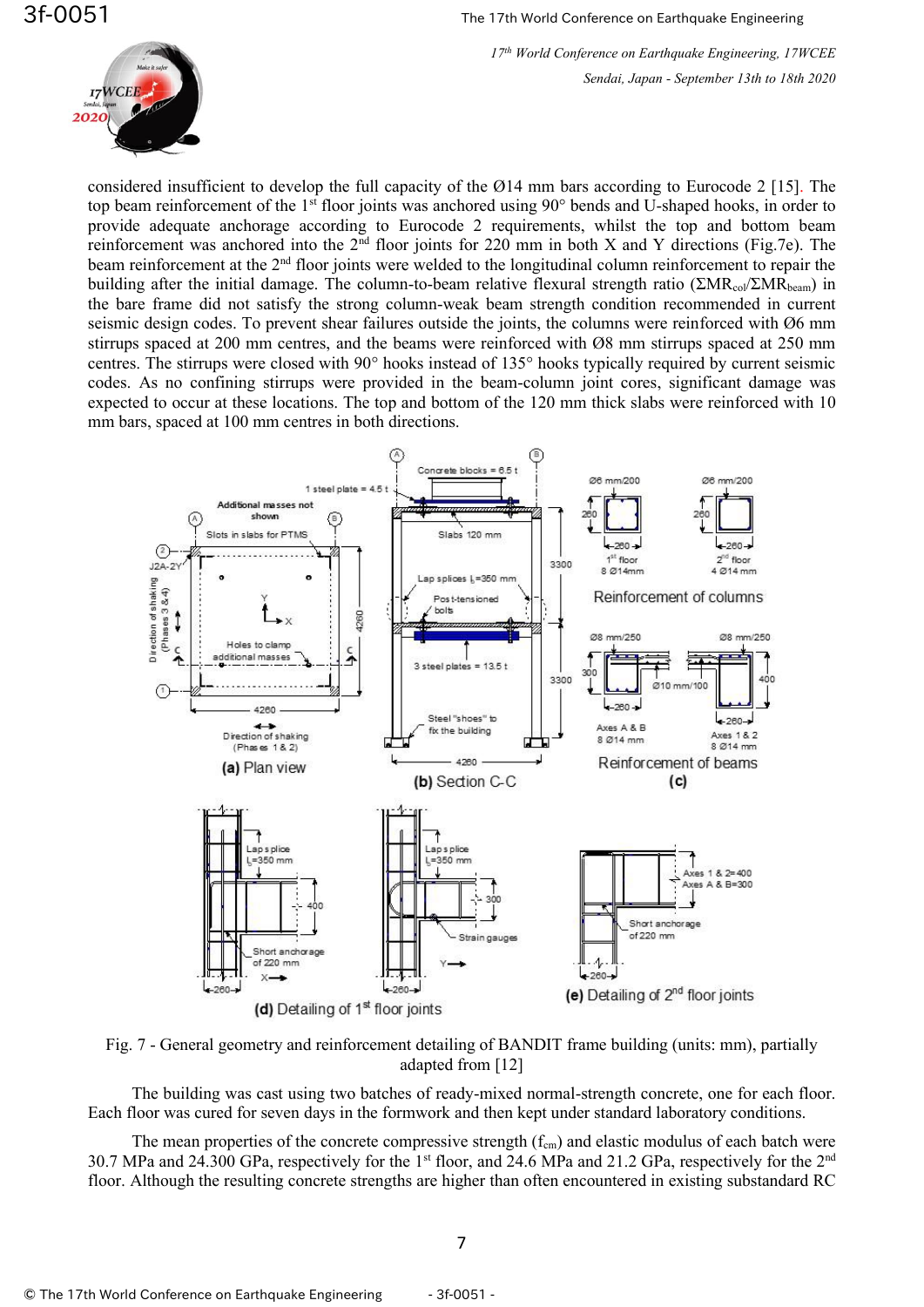

buildings  $(f_{cm} < 20$  MPa), the strength of the concrete used in this study is representative of typical constructions built during the 1970-80s in the Mediterranean, Middle-East and Latin America regions. Due to difficulties in finding low-strength plain bars, the building was reinforced using ribbed bars grade S500 complying with NF A 35-016-1 [16]. Bidirectional (0°-90°) CFRP sheets were used for strengthening, with 70% of the fibres oriented in the main longitudinal direction of the sheets. The manufacturer's mechanical and physical properties of the utilised CFRP sheets were: the tensile strength  $f_{FRP}=1350$  MPa, modulus of elasticity  $E_{FRP}$ =105 GPa, and layer thickness of 0.48 mm. Commercially available high-strength ( $f<sub>u</sub>=1100$ ) MPa) metal straps with nominal cross section 0.8×25 mm and zinc corrosion-resistant surface coating were used for the PTMS strengthening.

The dual strengthening intervention aimed at providing a strong column-weak beam damage mechanism by preventing the premature failure of the joints and by enhancing the flexural capacity of the columns, thus complying with current seismic design provisions. Fig.8 shows a general view of the strengthened building, where Fig.8a shows the PTMS installed so that it creates a confining 'mesh' around the beam-column joints, whilst Fig.8c shows the CFRP strengthened joint. The layout of CFRP sheets was similar to that used to retrofit the ECOLEADER frame building presented in section 2.3 (see also [12, 14]).



Fig. 8 - View of the frame building after the CFRP/PTMS strengthening: (a) PTMS strengthened joint, (b) general view of the strengthened frame on shake table, (c) CFRP strengthened joint

A comprehensive presentation of the tests carried out as part of the experimental programme is reported in [13, 17], which consisted in 30 shaking table tests conducted in five phases. The building was tested up to a PGA of 0.35g during the first three phases of testing, in order to study the seismic performance of the deficient RC frame building and assess the effectiveness of the CFRP and PTMS strengthening techniques. The performance of the two strengthening solutions using CFRP and PTMS was compared in testing phase 4, during which the frame was subjected to input records in the direction parallel to frames A and B in Fig.7a. A subsequent testing phase (phase 5) was carried out to study the behaviour of the CFRP and PTMS strengthened frame under severe three-dimensional shaking.

Only the results from phase 4 are presented and discussed in section 3.3 to highlight the potential of the studied strengthening solutions.

### **3.3 Tests results and discussion**

The seismic excitation applied to the building after the repairs and dual CFRP/PTMS strengthening (phase 4) ranged from PGA 0.05g to 0.35g. In general, as the CFRP sheets and metal straps covered the concrete surfaces, damage at the joints could not be observed during the tests. However, popping and metallic sounds during tests (especially after the test at PGA=0.20g) indicated that the CFRP and metal straps were effectively carrying considerable tension forces. After the tests were halted, a visual inspection indicated that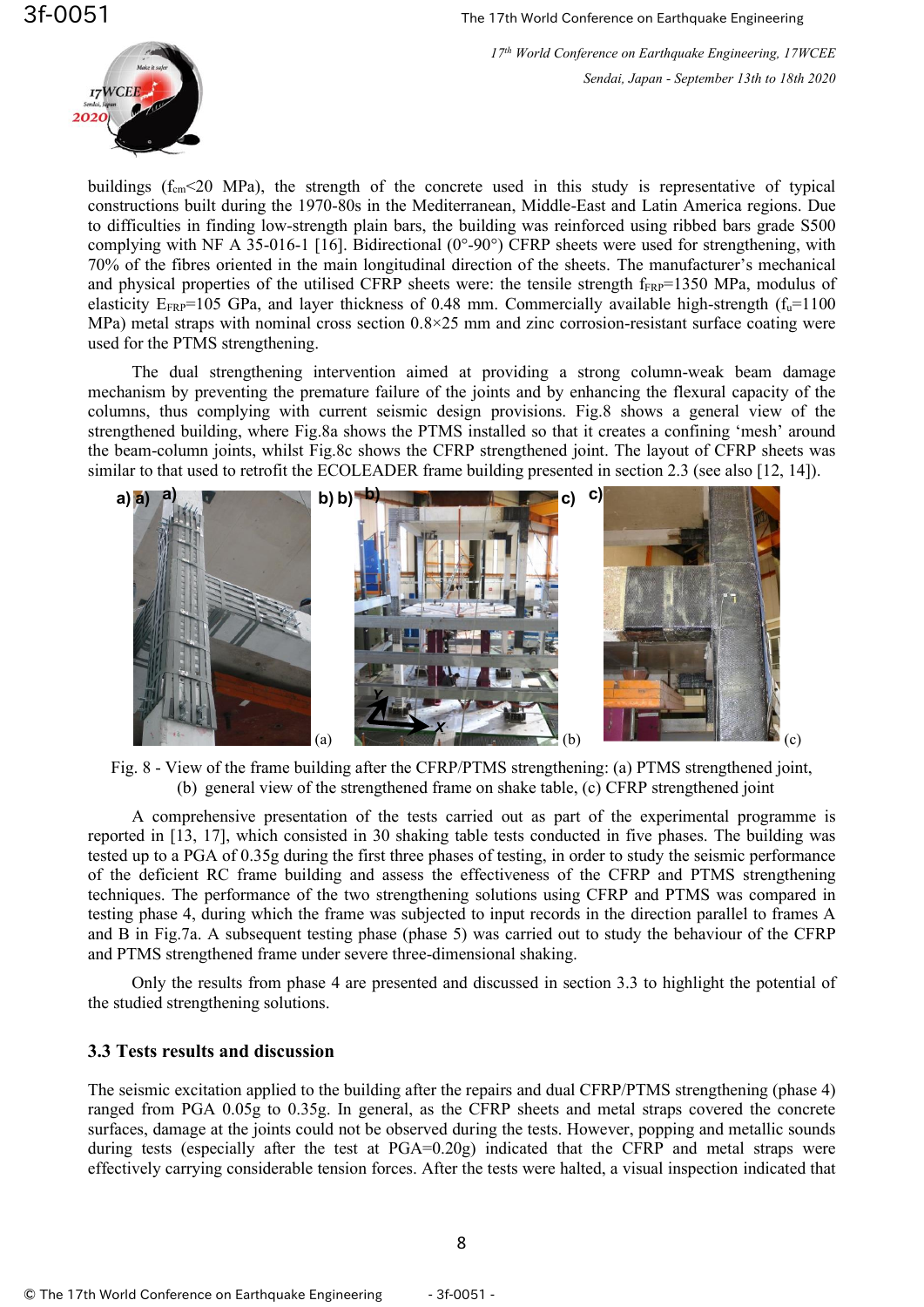

no apparent damage was caused on the CFRP sheets or on the straps. Overall, the CFRP sheets maintained their physical integrity (Fig.9) and the metal straps maintained most of the post-tensioning force, with the exception of some longitudinal straps placed along the columns of the 1<sup>st</sup> floor joints. Some cracking was also evident at the beam-column joints, but only on frame B (Fig.7a) where the PTMS strengthening was applied. The damage observed in the frame in phase 4 indicated that the repairs and CFRP/PTMS strengthening intervention prevented the premature shear failure of the deficient joints.



Fig. 9 - View of the CFRP strengthening after the testing phase 4 at PGA=0.35g (a) external view of  $1<sup>st</sup>$  storey joint, (b) internal view of  $1<sup>st</sup>$  storey joint

Table 2 shows the tests performed for the bare and the CFRP strengthened frame, as well as the first two natural periods of vibration of the frames.

| <b>Phase</b> | <b>Test direction and</b>       | $\overline{PGA}$ (g) | X direction  |       | <b>Y</b> direction |       |
|--------------|---------------------------------|----------------------|--------------|-------|--------------------|-------|
|              | condition                       |                      | T1(s)        | T2(s) | T1(s)              | T2(s) |
|              | $X -$ Bare frame                | undamaged            | $0.48^{(b)}$ | 0.18  | $0.52^{(b)}$       | na    |
|              |                                 | 0.10 <sub>g</sub>    | 0.68         | 0.25  |                    |       |
|              |                                 | $0.15g^{(a)}$        | 0.88         | 0.29  |                    |       |
| 4            | Y Repaired;<br><b>CFRP/PTMS</b> | Initial              | 0.75         | 0.23  | 0.84               | 0.25  |
|              | strengthened frame              | 0.10 <sub>g</sub>    |              |       | 0.93               | 0.27  |
|              |                                 | 0.20 <sub>g</sub>    |              |       | 0.99               | 0.28  |
|              |                                 | 0.30 <sub>g</sub>    |              |       | 1.03               | 0.29  |
|              |                                 | 0.35g                |              |       | 1.09               | 0.30  |

Table 2 - Test sequence of BANDID frame and natural periods after each test [13]

(a) After the test, cracks were resin-injected and damaged concrete replaced with high-strength epoxy mortar;<br>(b)  $T_{\text{av}} = 0.48$  (c)  $T_{\text{av}} = 0.52$  (c)  $T_{iX} = 0.48$  (s),  $T_{iY} = 0.52$  (s)

The analysis of the global lateral stiffness of the structure (K) during testing phase 4 was performed, based on the implementation of an equivalent SDOF model. This showed that the repairs and strengthening restored the stiffness of the building from K=1430 kN/m (end of phase 3) to 2510 kN/m (beginning of phase 4), resulting in an enhancement of 75% (Fig.10). At the end of phase 4 (PGA=0.35g), damage accumulation degraded the stiffness of the original bare frame building by 77% (from 6600 kN/m at the beginning of phase 1 to 1500 kN/m). Despite this severe stiffness reduction, the limited structural damage observed after phase 4 indicated that the building was capable of sustaining seismic shaking at higher seismic intensities. Further tests confirmed that the stability of the building was not compromised even during the shake table tests at PGA of 0.60g. In general, the adopted CFRP strengthening solution was very effective in preventing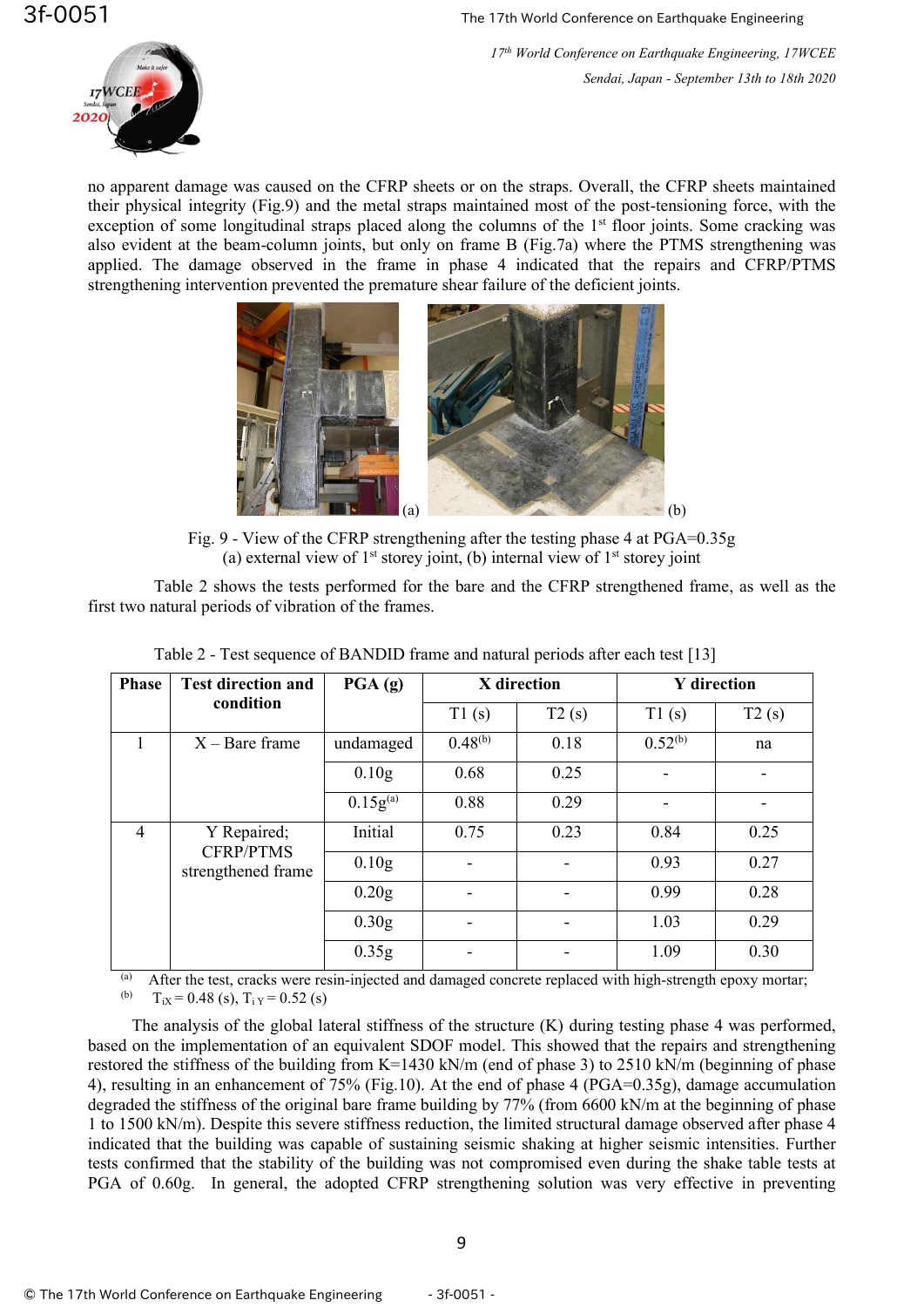*17 th World Conference on Earthquake Engineering, 17WCEE Sendai, Japan - September 13th to 18th 2020*



debonding of the CFRP sheets under sever shaking. As regards the PTMS technique, some push type seals started to shear off at such high level of PGA shaking. However, the metal straps maintained about 70% of their initial post-tensioning force, thus confirming the reliability of the PTMS technique at high seismic excitation levels.



Fig. 10 - Lateral stiffness during testing phase 4 (Y direction)

Existing guidelines for seismic assessment and retrofit of existing buildings such as ASCE/SEI 41-06 [18] establish limits on acceptable values of maximum interstorey drift ratios, implying that exceeding these limits is a violation of a performance objective. According to ASCE/SEI 41-06, maximum transient drift ratios of *δ*=1.0%, 2.0% and 4.0% correspond to Immediate Occupancy (IO), Life Safety (LS), and Collapse Prevention (CP) performance levels, respectively.

The maximum interstorey drift ratios of the  $1<sup>st</sup>$  and  $2<sup>nd</sup>$  floor of the CFRP and PTMS-strengthened frames are shown in Fig.11. This figure presents the results from two equidistant displacement transducers fixed on each exterior face of the slabs, labelled as "CFRP" and "PTMS" according to the strengthening technique used on the frame. It is shown that the 1<sup>st</sup> and  $2<sup>nd</sup>$  floors of the strengthened frame had similar  $\delta_s$  at all PGA levels. This implies that both CFRP/PTMS strengthening solutions led to a more uniform damage distribution over the building height, which allowed a better exploitation of the available capacity of members. The building remained safe within the CP performance level during the last test at PGA of 0.35g (*δ*=2.92%). Overall, maximum drift values of the "PTMS" frame were only 2-6% larger than those of the "CFRP" frame, thus indicating that some negligible in-plane torsion occurred during the tests.



Fig. 11 - Interstorey drift ratio of  $1<sup>st</sup>$  and  $2<sup>nd</sup>$  floors during phase 4 (Y direction)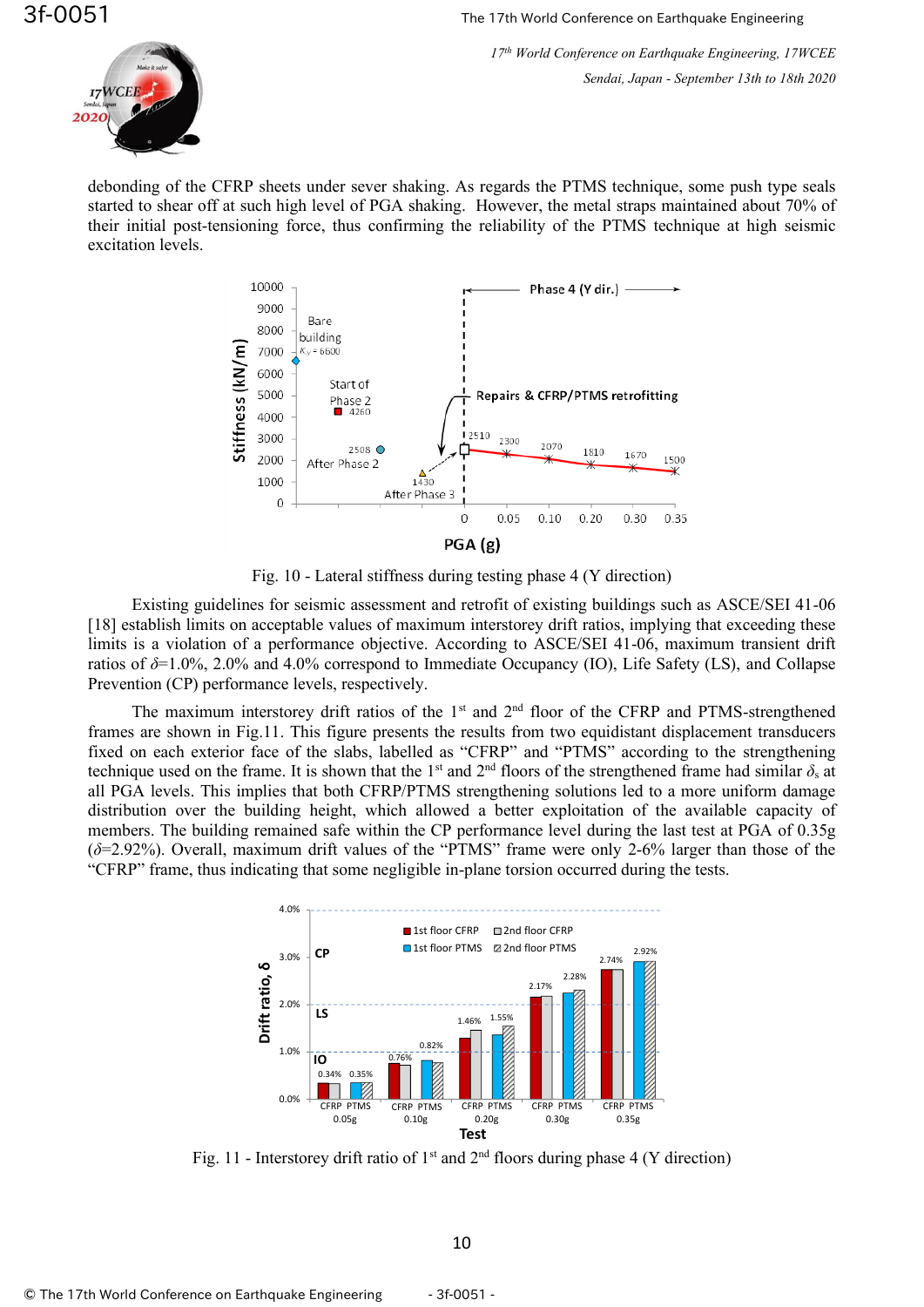

*17 th World Conference on Earthquake Engineering, 17WCEE Sendai, Japan - September 13th to 18th 2020*

# **4. Conclusion**

The two EU-funded research projects discussed in this paper investigated experimentally the effectiveness of externally bonded CFRPs at improving the behaviour of seismically deficient full-scale two-storey RC frames.

In both projects, the shaking table tests demonstrated that the adopted local strengthening strategy using CFRP composite material was effective in achieving a strong column-weak beam mechanism, which is in line with current seismic design provisions. The repair of cracks and the adopted strengthening strategy were also effective in restoring the lateral stiffness and the initial dynamic characteristics of the RC frames.

The proposed CFRP and dual CFRP/PTMS strengthening intervention also led to a more uniform damage distribution and, therefore, to a better exploitation of the available capacity in the structure.

In comparison to the original bare building, the strengthening intervention enhanced the interstorey drift ratio capacity of the  $1<sup>st</sup>$  and  $2<sup>nd</sup>$  floors. Both of the examined buildings remained safe within the Collapse Prevention performance level and without evidence of potential collapse.

# **5. Acknowledgements**

The research leading to these results received funding from the European Commission for access to the Commissariat à l'Énergie Atomique (CEA), France: FP5-Human Potential under grant agreement no: HPRI-CT-2001-00119 (ECOLEADER project) and FP7/2007-2013 under grant agreement no: 227887 (BANDIT project). Mihaela Anca Ciupala gratefully acknowledges the financial support provided by the EU Marie Curie Individual Fellowship and Reyes Garcia thankfully acknowledges the financial support provided by CONACYT and DGRI-SEP, Mexico. The authors gratefully acknowledge Thierry Chaudat and Philippe Mongabure of CEA/EMSI laboratory, France, for their support with the experimental testing.

# **6. References**

- [1] Pendhari SS, Kant T, Desai YM (2008): Application of polymer composites in civil construction: a general review. *Composite Structures*, **84** (2), 114-24.
- [2] Gdoutos EE, Pilakoutas K, Rodopoulos CA (2000): *Failure analysis of industrial composite materials*. New York: McGraw-Hill, 1<sup>st</sup> edition.
- [3] Pinto AV, Verzeletti G, Molina J, Varum H, Pinho R, Coelho E (2002): Pseudodynamic tests on non-seismic resisting RC frames (bare and selective retrofit frames). *Report EUR 20244, JRC-IPSC*, Ispra, Italy.
- [4] Balsamo A, Colombo A, Manfredi G, Negro P, Prota A (2005): Seismic behavior of a full-scale RC frame repaired using CFRP laminates. *Engineering Structures*, **27** (5), 769-80.
- [5] Balsamo A, Manfredi G, E M, Negro P, Prota A (2005): Seismic rehabilitation of a full-scale structure using GFRP laminates. *ACI Structural Journal*, SP230-75, 1325-44
- [6] Di Ludovico M, Prota A, Manfredi G, Cosenza E (2008): Seismic strengthening of an under-designed RC structure with FRP. *Earthquake Engineering and Structural Dynamics*, **37** (1), 141-62.
- [7] Della Corte G, Barecchia E, Mazzolani FM (2006): Seismic upgrading of RC buildings by FRP: full-scale tests of a real structure. *Journal of Materials in Civil Engineering*, **18** (5), 659-69.
- [8] Cosgun C, [Cömert](https://ascelibrary.org/author/C%C3%B6mert%2C+Mustafa) M, Demir C, [İlki](https://ascelibrary.org/author/%C4%B0lki%2C+Alper) A (2019): Seismic Retrofit of Joints of a Full-Scale 3D Reinforced Concrete Frame with FRP Composites, *[Journal of Composites for Construction](https://ascelibrary.org/journal/jccof2)*, **23** (2), 04019004-1:21
- [9] Papastergiou P, Pilakoutas K, Ciupala MA, Chaudat T (2009): Enhancement of RC column and joint resistance by using CFRP strengthening. *Proceedings of the 4th Conference on Advanced Composites in Construction (ACIC 09),* Edinburgh, Scotland.